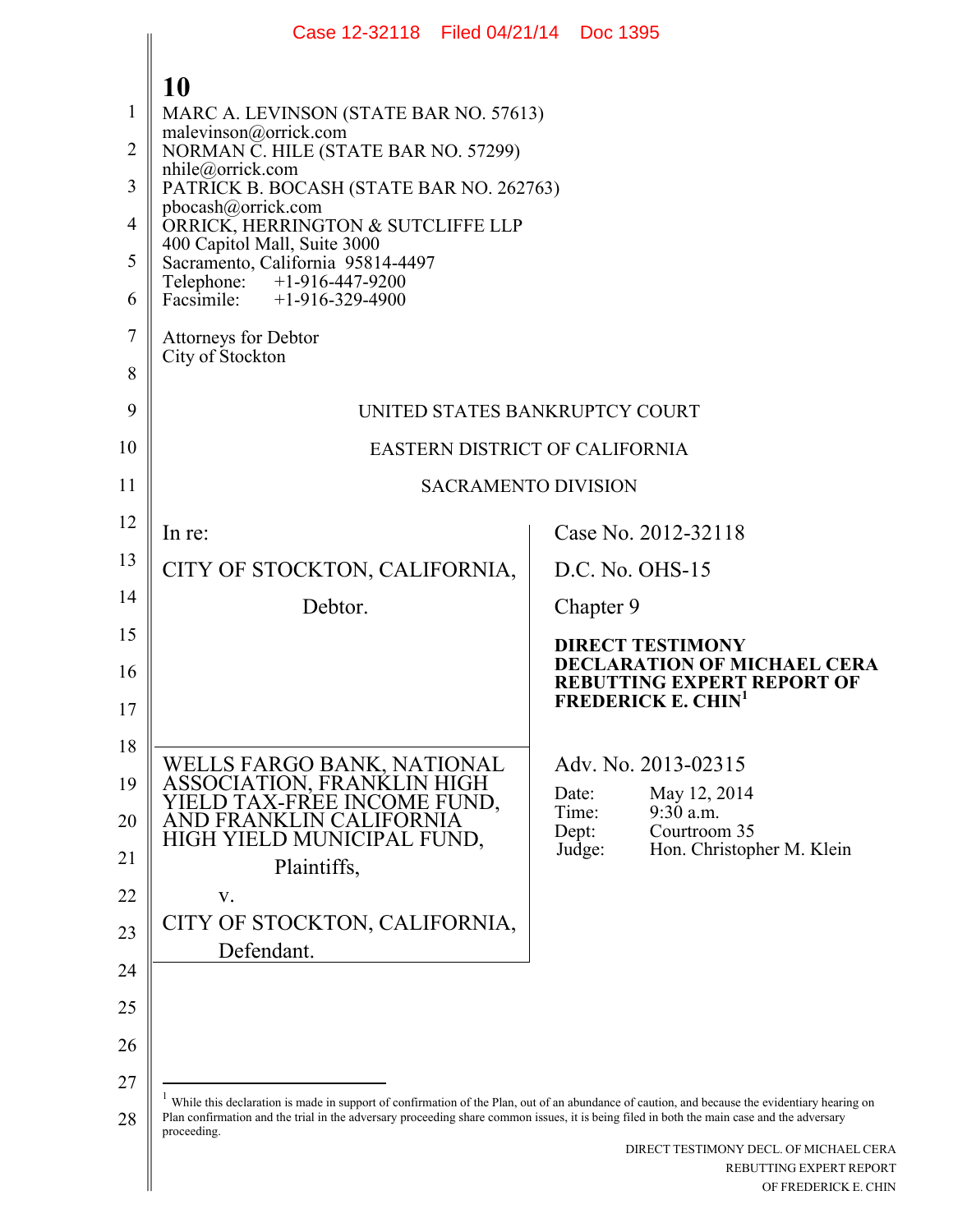1

I, Michael Cera, hereby declare:

2 3 4 5 6 7 1. I am the General Manager of SMG Stockton ("SMG"), which manages the Stockton Arena, Bob Hope Theater, Stockton Ballpark, and Oak Park Ice Arena ("Ice Arena") under its contract with the City of Stockton, California ("City"). I make this declaration in support of confirmation of the City of Stockton's ("City") First Amended Plan For The Adjustment Of Debts Of City Of Stockton, California (November 15, 2013), and in rebuttal to the Expert Report of Frederick E. Chin ("Chin Report").

- 8 9 10 11 2. I have over 15 years of experience in venues management. My previous positions include General Manager for the CenturyLink Center in Bossier City, Louisiana; Director of Booking for the Gwinnett Center in Duluth, Georgia; and Director of Programming and Director of Event Services for the BB&T Center in Sunrise, Florida.
- 12 13 14 15 16 17 3. I assumed management of this account for SMG when SMG was awarded the Management Agreement in February 2011, about three and a half years ago. My current responsibilities with SMG as they relate to the Ice Arena include general oversight of all facets of Ice Arena operations, including preparation of the annual operating budget, long term planning and drafting recommendations for future capital projects, programming and revenue generation oversight, and day to day operational and facility maintenance oversight.
- 18 19 20 4. The City has foregone a great deal of capital improvements and maintenance at the Ice Arena. While this resulted in a short-term savings, the physical infrastructure at the Ice Arena has suffered, and the Ice Arena is now in need of critical maintenance and upgrades.
- 21 22 23 24 25 26 5. The largest capital improvement overdue for the Ice Arena is the replacement of the ice floor. The current ice floor is uneven, rusty, and leaky. The floor has suffered from major permafrost damage, causing the ground to heave and sink in places. The resulting unevenness affects the ability to maintain a quality ice surface. Also, the piping needed to keep the floor refrigerated has rusted almost completely through, requiring frequent repairs. SMG has estimated the cost of a replacing the ice floor at approximately \$350,000.
- $-2-$ DIRECT TESTIMONY DECL. OF MICHAEL CERA REBUTTING EXPERT REPORT 27 28 6. In addition, the Ice Arena's ice plant, which is 43 years old, is in need of replacement. After the latest round of emergency repairs to the ice plant in 2012, the Ice Arena is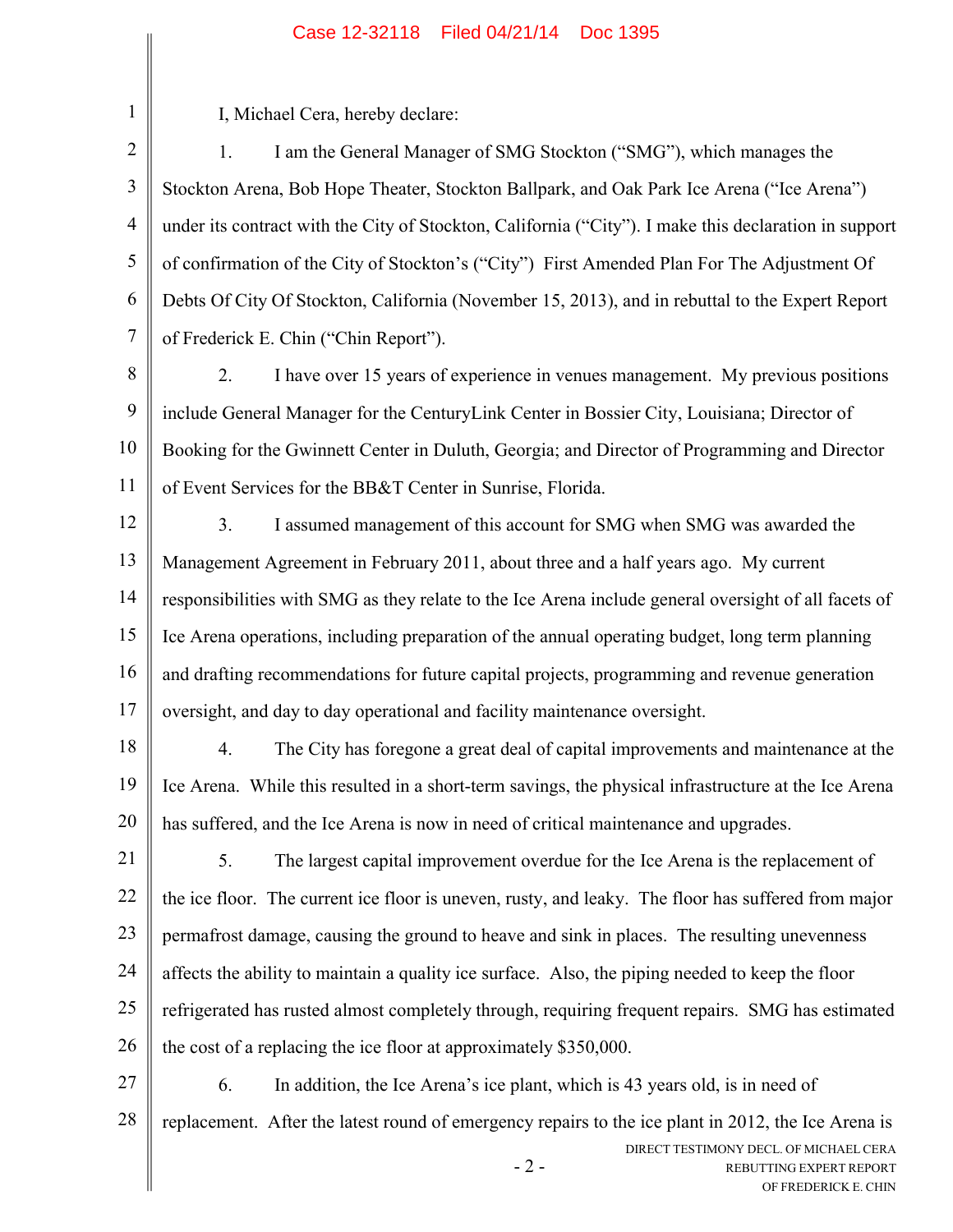|                | Case 12-32118    Filed 04/21/14     DOC 1395                                                        |
|----------------|-----------------------------------------------------------------------------------------------------|
| $\mathbf{1}$   | still running at only 33% capacity. Many repair issues still exist, and parts for those repairs are |
|                |                                                                                                     |
| $\overline{2}$ | either extremely difficult to find or must be custom-made due to obsolescence. Replacement          |
| 3              | would be preferable to constant repairs and downtime. SMG estimates the cost of a total overhaul    |
| $\overline{4}$ | of the ice plan to be \$500,000.                                                                    |
| 5              | There is a litany of other capital improvements needed at the Ice Arena. Attached<br>7.             |
| 6              | as Exhibit A hereto is a true and correct copy of a spreadsheet showing the most up-to-date         |
| 7              | quotes for some of the capital improvements needed at the Ice Arena. The improvements               |
| 8              | reflected in Exhibit A include the items below, listed with SMG's estimate of the cost for each:    |
| 9              | The floors and fixtures of the building's lobby and restrooms are original to the<br>a)             |
| 10             | building and require constant repair and maintenance. Two of the restrooms are                      |
| 11             | currently completely unusable. New flooring and utility infrastructure is needed                    |
| 12             | $(\$200,000).$                                                                                      |
| 13             | The building's stucco walls are chipping and falling apart, and need to be either<br>b)             |
| 14             | repaired or replaced (\$150,000).                                                                   |
| 15             | The Ice Arena's current ice resurfacer is 23 years old, is near the end of its<br>$\mathbf{c})$     |
| 16             | expected life, and is in need of constant major repair. The condition of the                        |
| 17             | resurfacer greatly increases the work and effort needed to maintain a safe, quality                 |
| 18             | ice sheet, and should be replaced (\$95,000).                                                       |
| 19             | As a result of the Energy Independence Act, a federal program that phased out the<br>d)             |
| 20             | production or ability to import a variety of non-energy efficient materials and                     |
| 21             | equipment, rink lighting must be re-lamped with energy efficient bulbs and                          |
| 22             | protective screens must be installed $(\$75,000)$ . The lighting above the ice at the               |
| 23             | Ice Arena was phased out starting in July 2012.                                                     |
| 24             | e) The parking lot, which has not been repaved since the Ice Arena opened in 1971                   |

e) The parking lot, which has not been repaved since the Ice Arena opened in 1971 (43 years ago), needs to be repaved (\$50,000).

f) A ventilation and exhaust system must be added to the locker rooms (\$30,000).

27 / / /

25

26

28 / / /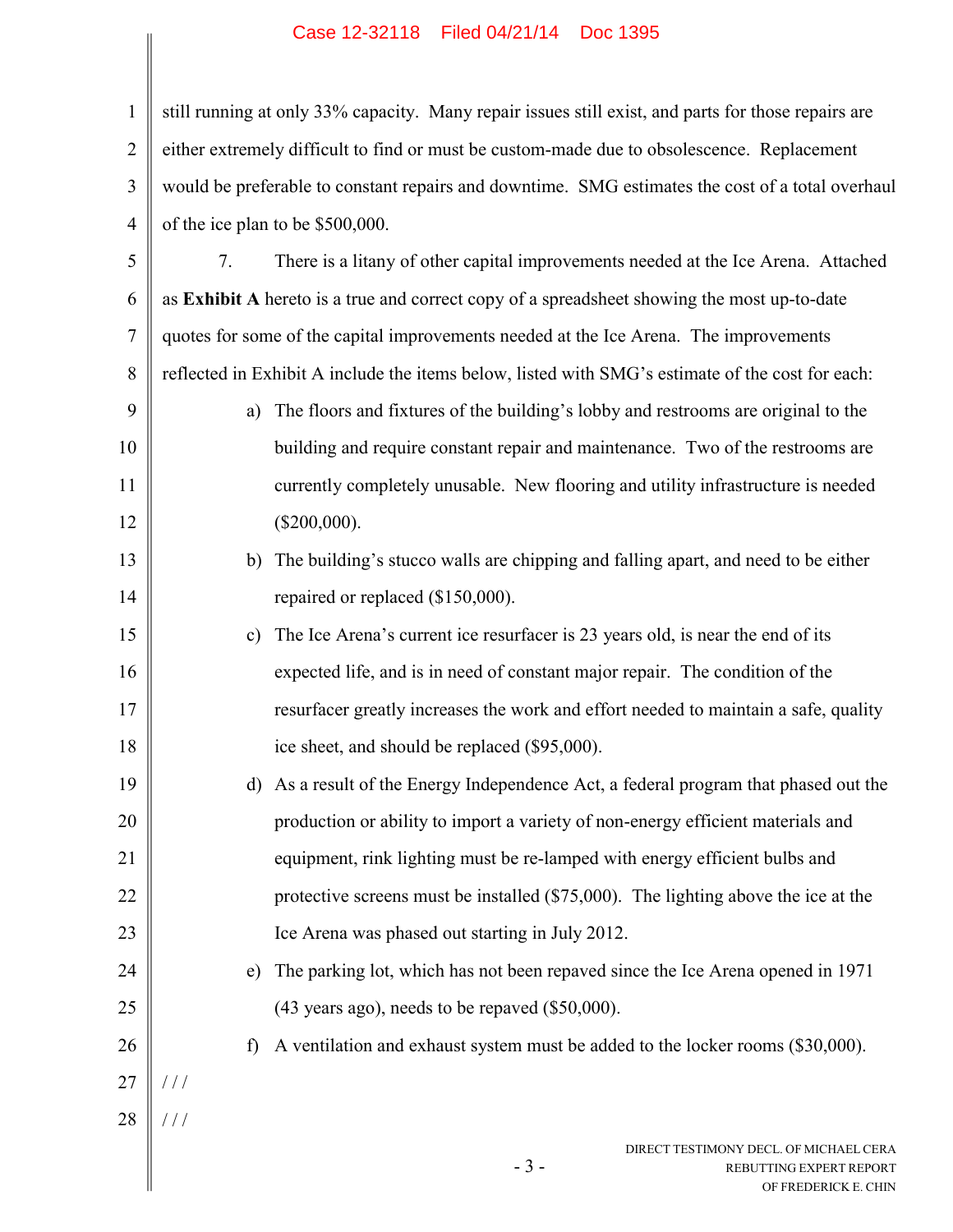|                |                                    | Case IN-32118 Filed 04/21/14 DOC 1395                                                              |
|----------------|------------------------------------|----------------------------------------------------------------------------------------------------|
|                |                                    |                                                                                                    |
| $\mathbf{1}$   | 8.                                 | As reflected in Exhibit A, the capital improvements needed at the Ice Arena have a                 |
| $\overline{2}$ | total cost of over \$2 million.    |                                                                                                    |
| 3              |                                    | Executed this 21st day of April 2014, at ______________, California. I declare under               |
| $\overline{4}$ |                                    | penalty of perjury under the laws of the State of California and the United States of America that |
| 5              | the foregoing is true and correct. |                                                                                                    |
| 6              |                                    |                                                                                                    |
| $\tau$         |                                    | Michael Cera                                                                                       |
| 8              |                                    |                                                                                                    |
| 9              |                                    |                                                                                                    |
| 10             |                                    |                                                                                                    |
| 11             |                                    |                                                                                                    |
| 12             |                                    |                                                                                                    |
| 13             |                                    |                                                                                                    |
| 14             |                                    |                                                                                                    |
| 15             |                                    |                                                                                                    |
| 16             |                                    |                                                                                                    |
| 17             |                                    |                                                                                                    |
| 18             |                                    |                                                                                                    |
| 19             |                                    |                                                                                                    |
| 20             |                                    |                                                                                                    |
| 21             |                                    |                                                                                                    |
| 22             |                                    |                                                                                                    |
| 23             |                                    |                                                                                                    |
| 24             |                                    |                                                                                                    |
| 25             |                                    |                                                                                                    |
| 26             |                                    |                                                                                                    |
| 27             |                                    |                                                                                                    |
| 28             |                                    |                                                                                                    |
|                | OHSUSA: 757644191.4                | DIRECT TESTIMONY DECL. OF MICHAEL CERA<br>$-4-$<br>REBUTTING EXPERT REPORT<br>OF FREDERICK E. CHIN |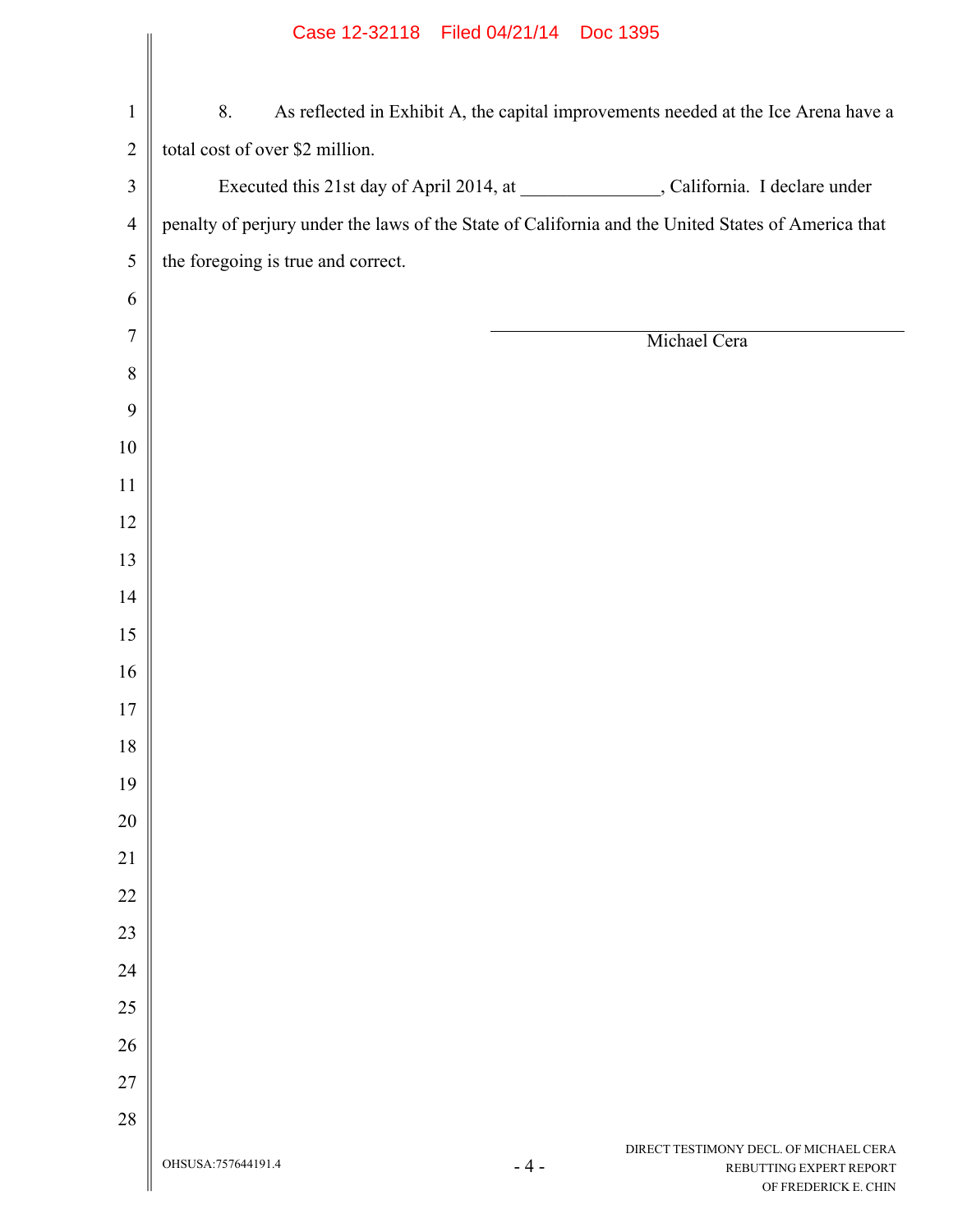$111$ 

 $111$ 

As reflected in Exhibit A, the capital improvements needed at the Ice Arena have a total cost  $\bullet$ of over \$2 million.

Executed this 21st day of April 2014, at  $\frac{5.026763}{10.02763}$ , California. I declare under penalty of perjury under the laws of the State of California and the United States of America that the foregoing is true and correct.

| Michael Cera |
|--------------|
|              |

OHSUSA:757644191.4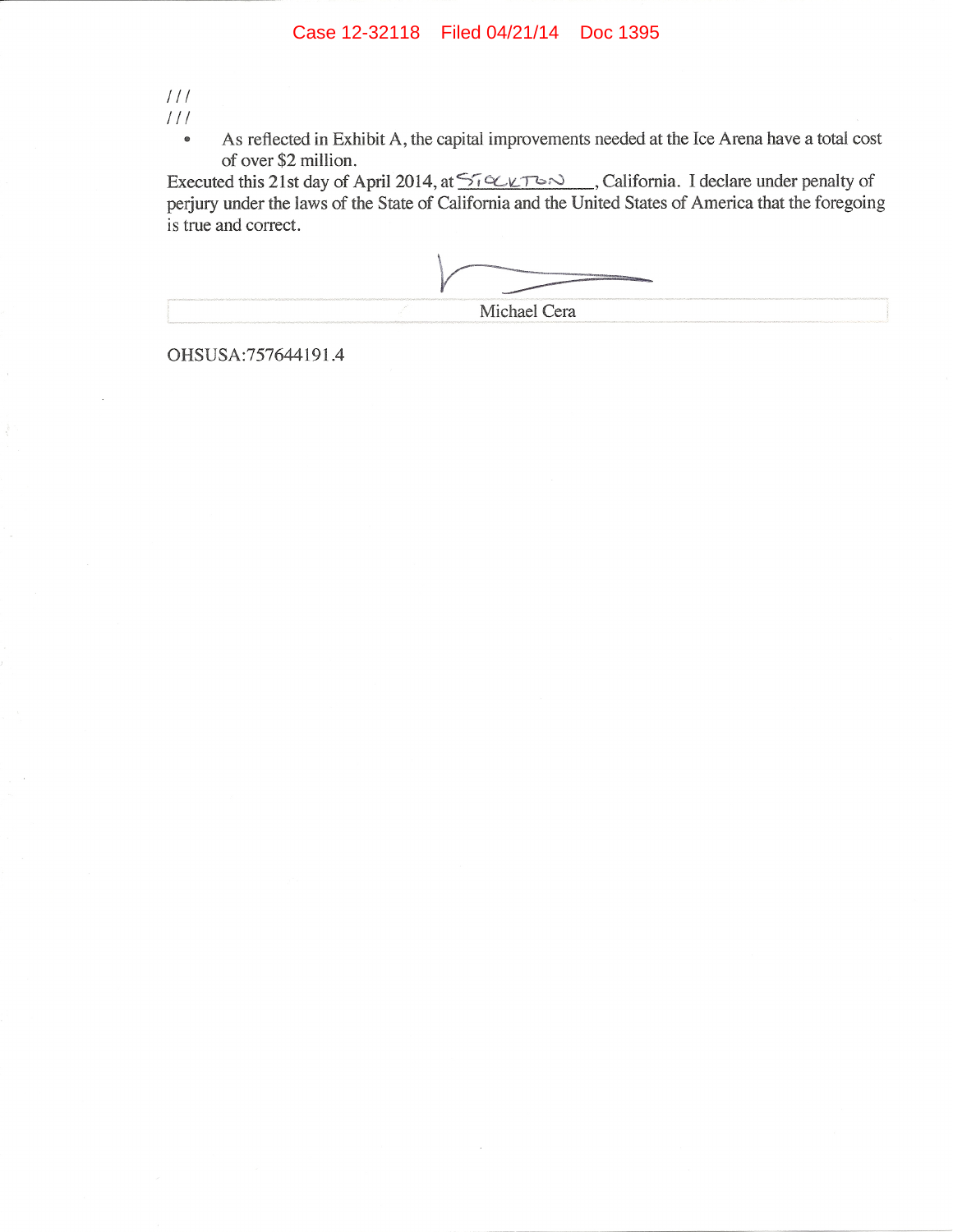# **Exhibit A**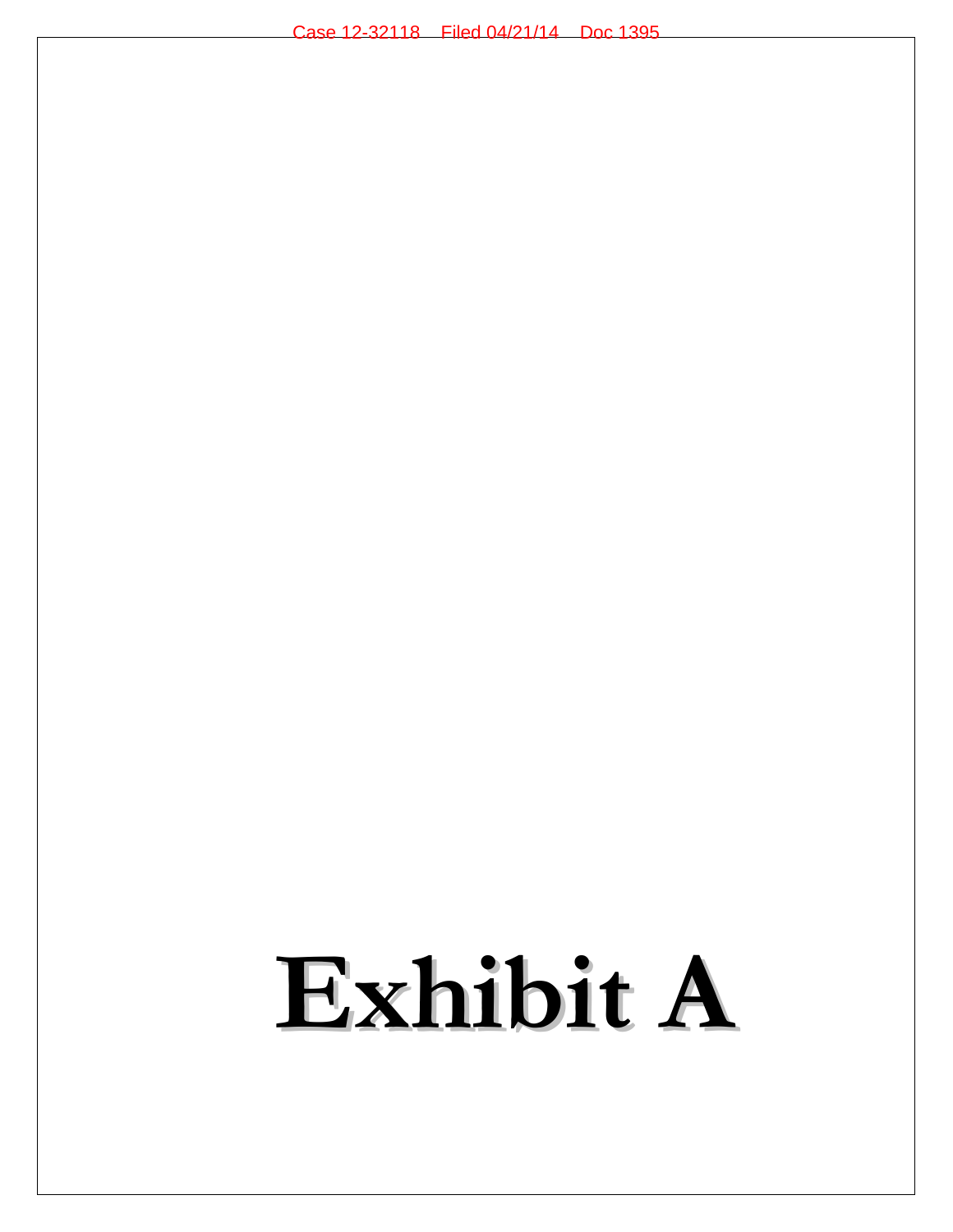| ١                                       |
|-----------------------------------------|
| J<br>֚֡                                 |
| $\frac{1}{2}$<br>;<br>;<br>i            |
| :                                       |
|                                         |
|                                         |
| ラクラ アフク<br>֚֚֚֚֚֚֚֚֚֚֚֚֚֚֚֚֚֚֬֡֡֡֡<br>ì |

Improvement

Updated Amount Comments Facility Category Amount

| í<br><b>September</b> | $\frac{1}{2}$<br>١ | )<br>j | くく くろう | ١<br>$\frac{1}{2}$<br>FOO 000 14/3 of system uprepairable 2/3 system barely f<br>,<br>)<br>)<br> <br> <br> <br> <br> <br> <br> <br> |
|-----------------------|--------------------|--------|--------|-------------------------------------------------------------------------------------------------------------------------------------|
|                       | ا<br>ہ             |        | くくしけ   | calc )<br>֧֝֝֜֜֜֜֜֜֜֜֜֜֜֜֜֜֜֜֜<br>֧֪֝֜֜֜֜֜֜֜ <del>֘</del><br>.<br> <br>                                                             |

\$785,000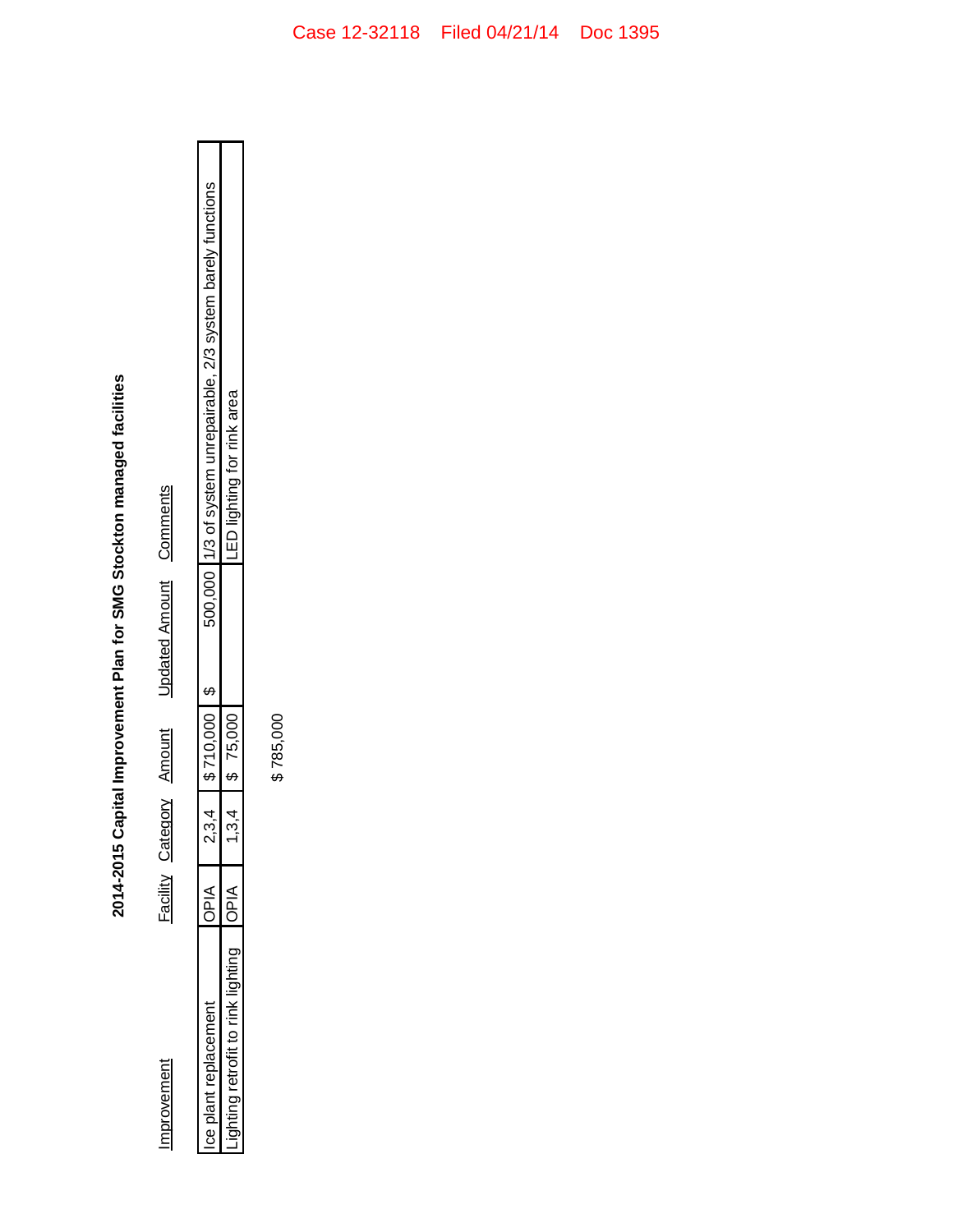| mprovement                |             | Facility Category Amount |                         | Updated Amount Comments |                                          |
|---------------------------|-------------|--------------------------|-------------------------|-------------------------|------------------------------------------|
| Chiller replacement       | OPIA        | 1.2.3                    | \$250,000               |                         | \$500,000 Replace ice plant              |
| ient<br>ce floor replacem | loPIA       |                          | $1,2,3,4$   \$1,600,000 |                         | \$350,000 Replace entire ice floor       |
| ŏ<br>Exterior stucco w    | <b>OPIA</b> | ა.<br>4                  | \$75,000                |                         | \$150,000 Replace stucco around facility |
| hby renovation            | OPIA        | 1.3.4                    | \$200,000               |                         | Renovation of lobby/restroom area        |
| Parking lot repairs       | <b>AIdO</b> |                          | \$50,000                |                         | Parking lot repaving                     |
| ocker Room Exhaust   OPIA |             |                          | \$30,000                |                         | Install Fans                             |

Year 2-5 Capital Improvement Plan for SMG Stockton managed facilities

\$2,205,000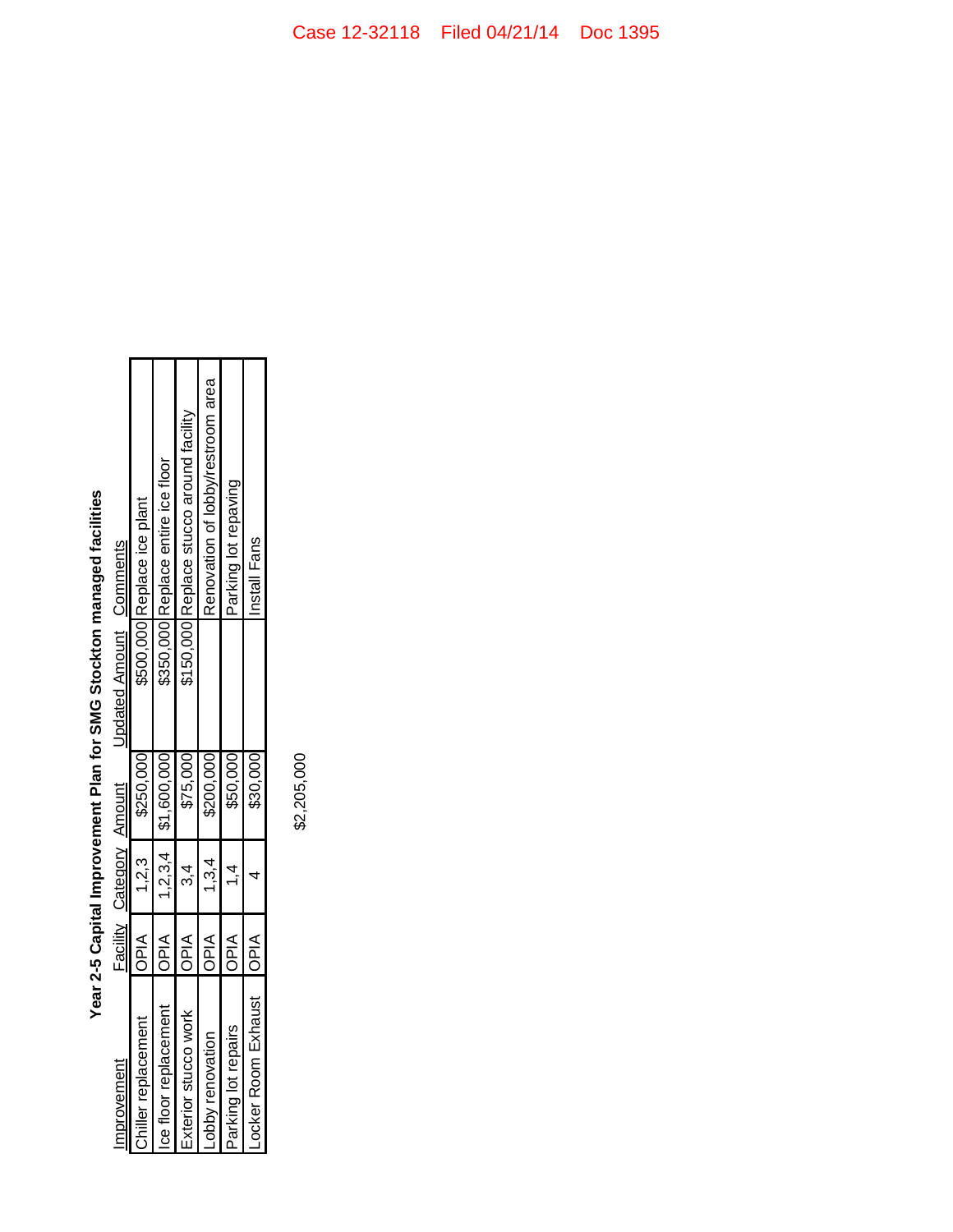# **Year 6-10 Capital Improvement Plan for SMG Stockton managed facilities**

| Improvement                 | Facility    | Category Amount |          | Comments |
|-----------------------------|-------------|-----------------|----------|----------|
| <b>Zamboni</b>              | IOPIA       | 3               | \$95,000 |          |
| Fire Alarm System Upgrade   | <b>OPIA</b> |                 | \$20,000 |          |
| Access control System/Locks | <b>OPIA</b> | 1.3             | \$10,000 |          |

\$125,000